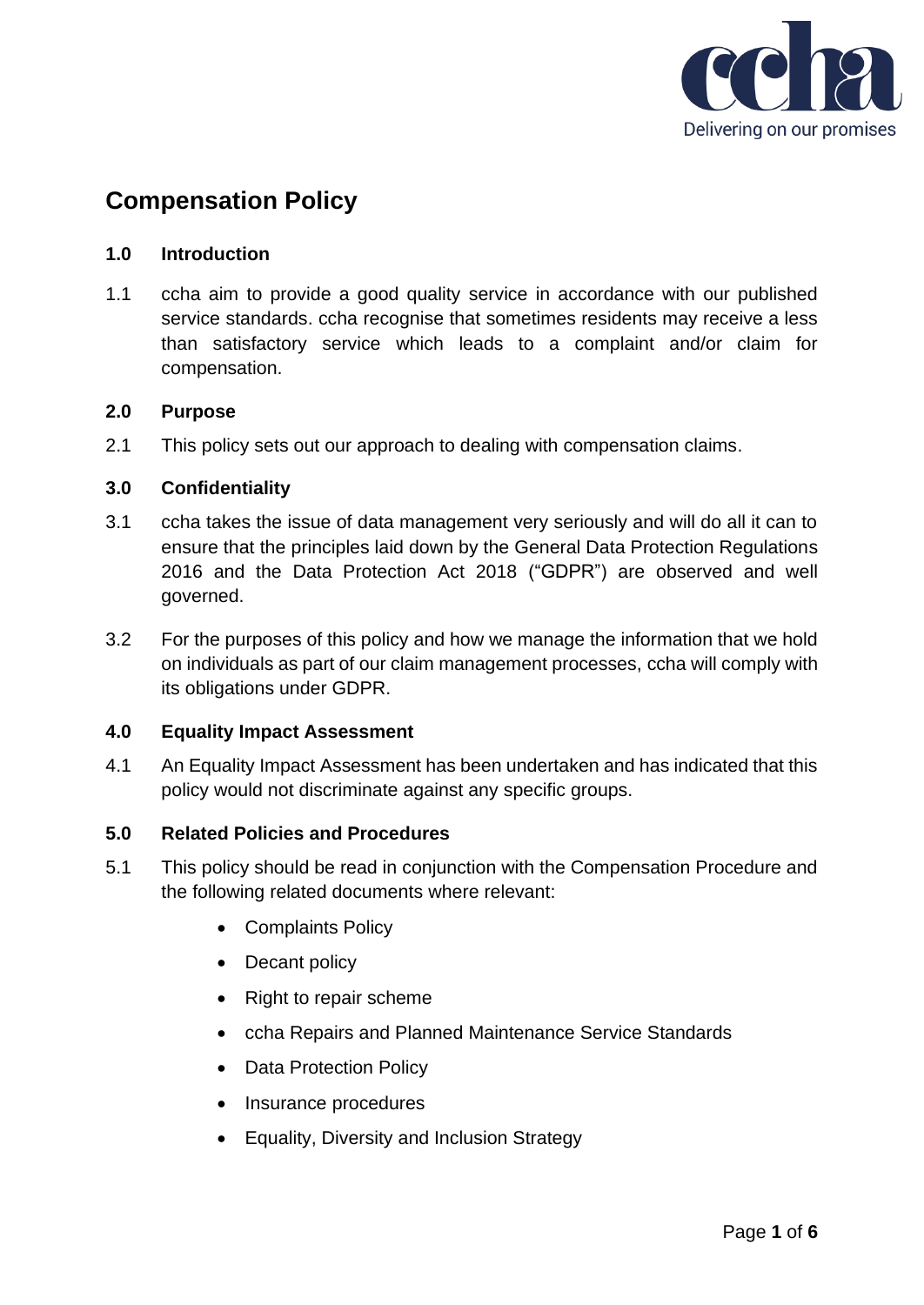

## **6.0 Definitions and references**

- 6.1 A *claimant* is one of our residents or service users, an applicant or a representative acting on their behalf. They can also be a member of the public directly affected by the services we provide or the actions of our staff or contractors whilst they are working on our behalf.
- 6.2 *Published Standards* are those provided in the relevant repair contract.
- 6.3 *Uninhabitable* means the living accommodation or room cannot be used for its intended purpose and is not suitable for habitation for a given period beyond the published repair time.
- 6.4 *Reasonable period* to request compensation is no greater than one month from the date of the incident.
- 6.5 *Fixed Compensation Award* is as described below in section 11. The amounts are detailed in the Compensation Procedures document.
- 6.6 *Goodwill gesture* is as described below in section 11 and detailed in the Compensation Procedure document.
- 6.7 *Investigating Officer* will be a member of staff allocated by ccha to investigate a complaint or a request for compensation.
- 6.8 *Repeated missed appointments* means more than 2.
- 6.9 *Contractor* includes our service contractors, building contractors and managing agents

# **7.0 What can and cannot be claimed**

- 7.1 A compensation claim may arise where a mistake, omission or poor service provided by us or our *contractor* adversely affects a *claimant* or group of *claimants* as in the following situations:
	- Failure to provide a service to a *published standard*
	- Failure to follow our policies, procedures or guidelines
	- Unreasonable delay in providing a service
	- Missed appointments without giving 24 hours' notice
	- Loss of amenities, such as heating or hot water, beyond published repair response times
	- Damage to a resident's property or belongings due to negligence
	- Failure to complete works scheduled within a specified time period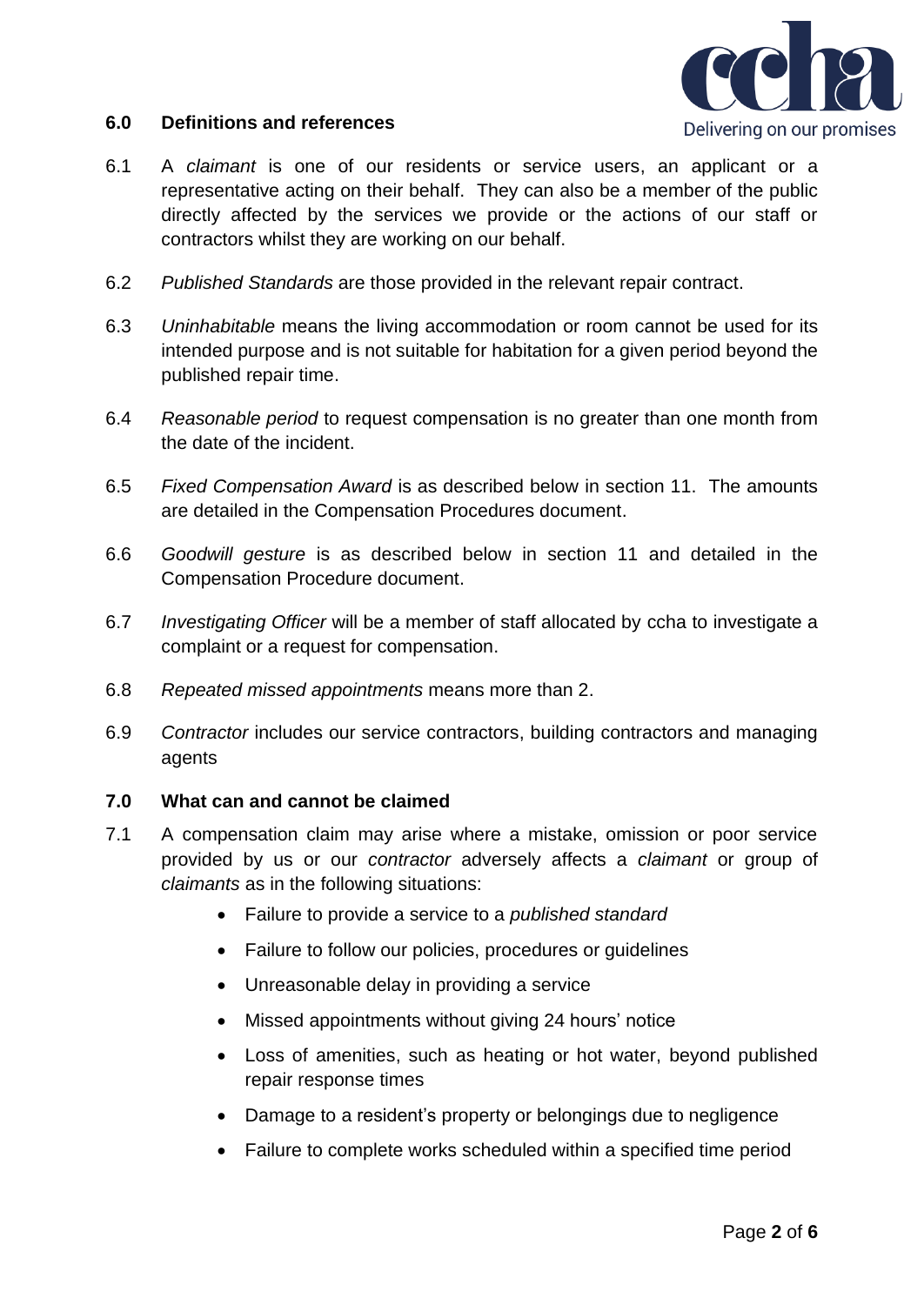

- Where part or all the resident's property becomes Delivering on our promises *uninhabitable* due to disrepair
- 7.2 Compensation will not be paid for the following:
	- The fault of an external third party e.g. utility supplier or local authority service
	- The negligent fault of a *contractor* (refer to 6.3 below)
	- Where compensation has been paid by our insurer
	- Any matter which is subject to legal proceedings
	- Circumstances beyond our control such as severe weather
	- Where payments are made for a decant
	- Where ccha has acted reasonably and complied with its statutory and contractual responsibilities
	- When *contractors* cannot gain access to a resident's home to carry out necessary works
	- When the resident has not reported the loss or damage within a *reasonable period* and has not retained damaged items claimed for inspection or provided photographic evidence
	- Where the loss or damage occurred as a result of unauthorised alterations to the property carried out by the resident
	- Where the contents are/should be covered by the resident's own contents insurance
	- Where the damage to personal belongings is caused by condensation as a result of the resident's general lifestyle living environment
	- Where repairs, damage, system or process failures have occurred and not been reported to us in a timely way
- 7.3 Where the *contractor* has been at fault it will be their responsibility to address a claim for compensation and any payment made would sit solely with the *contractor*.
- 7.4 Where the issue relates to the behaviour of ccha or *contractor* staff then this part of the claim will be dealt with in accordance with the respective HR policy.

# **8.0 Failure to deliver services subject to service charge**

8.1 Where a service is not provided within the contractual period stipulated in the contract, ccha will liaise with the service provider to correct this failure. Where a rebate is agreed this will be duly credited to the service charge account and the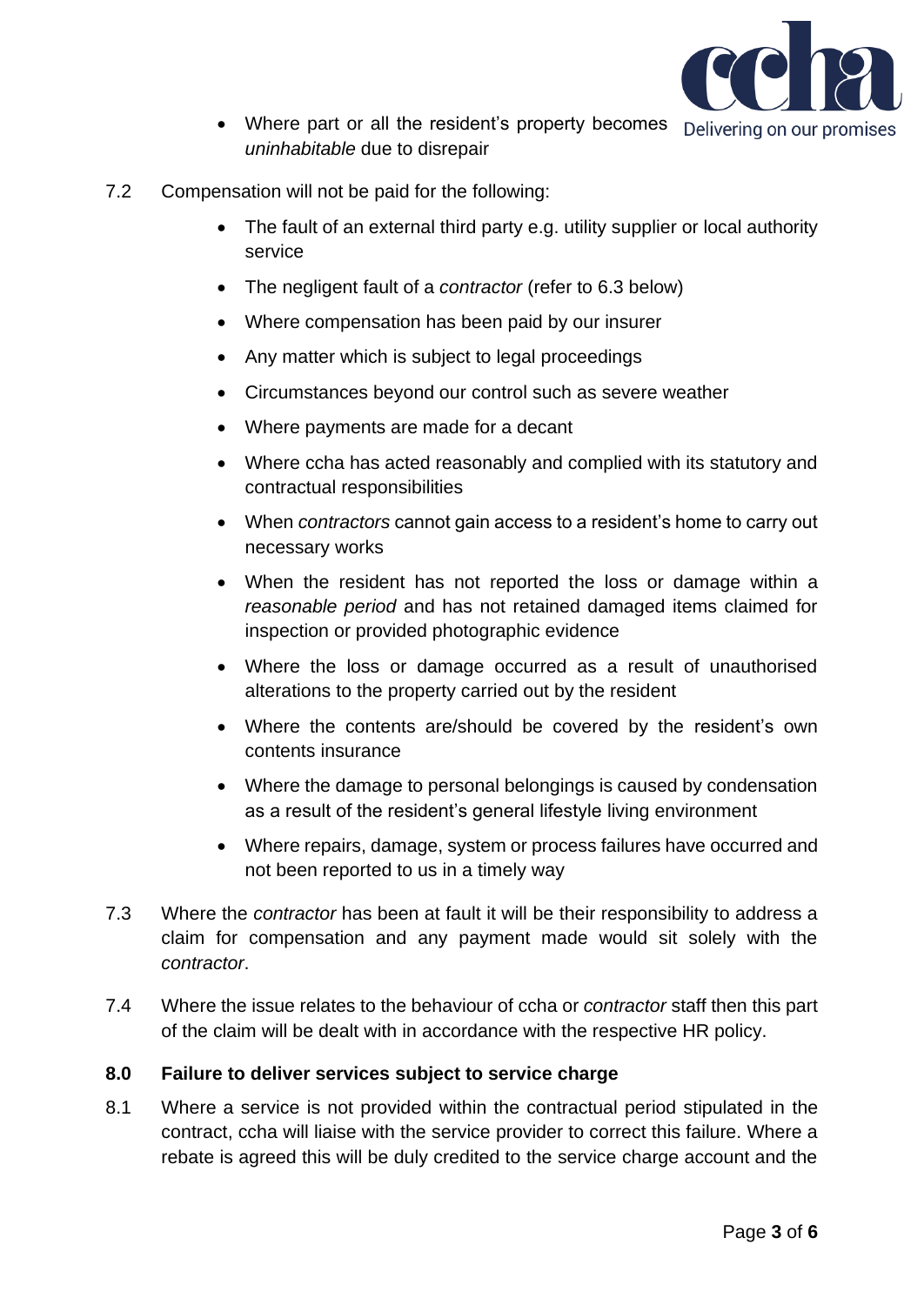

resident will receive a suitable account adjustment when the Delivering on our promises service charge is reconciled at the end of each service charge year.

## **9.0 ccha roles for assessing a claim**

9.1 A member of staff

Where staff recognise that a customer is entitled to a claim for compensation for a *Fixed Compensation Award or Goodwill Gesture* (up to the value of £50) they have authority to use their discretion and offer this form of compensation in the knowledge that this will support the resolution of an issue.

## 9.2 The Manager

Where the matter relates to a larger claim (over £50) the claim should reside with the appropriate Manager responsible for that area of the business e.g. if the claim relates to repairs then the Asset Manager would be responsible.

#### 9.3 Investigating Officer

If part of a formal complaint, the compensation claim will be handled by the *Investigating Officer*.

## **10.0 Claim for compensation**

- 10.1 Claims for compensation relating to personal damage to property or belongings must be received as soon as possible after the incident or damage occurred. That is, within **one month** of the incident.
- 10.2 *Claimants* can make a claim for compensation over the telephone, by e-mail, in writing or in person giving as much detail as possible, including dates, times, photographs and evidence of any money spent. Damaged items should be retained as evidence when appropriate.
- 10.3 When compensation is offered, the offer is open for **one month** only unless the acceptance is deferred by escalation of the complaints process.

# **11.0 The amount of compensation**

- 11.1 There are varying degrees of compensation awards depending on the severity of ccha's service failure. Each award will be the responsibility of the Manager or *Investigating Officer* to determine at their discretion based on the known facts of the case.
- 11.2 Guidelines for responding to complaints and compensation requests are described below, along with the types of awards. More detailed guidelines on the application of these awards are provided to staff in the procedures document.
- 11.3 Where appropriate, responses should include: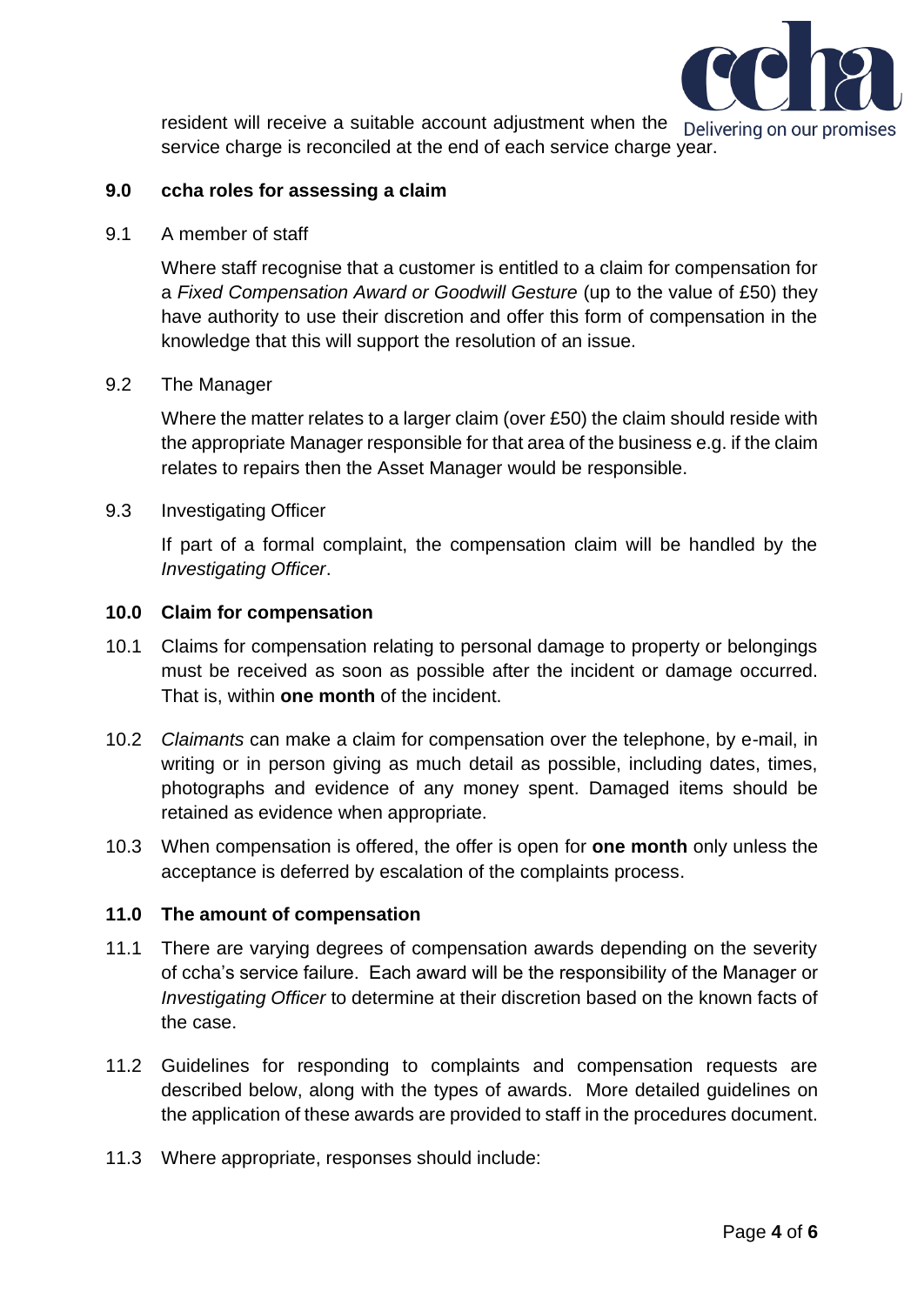

#### 11.4 An apology

When it is clear ccha are at fault an apology should always be given.

11.5 Specific action

Practical action provides the required remedy to resolve the issue.

11.6 Discretionary and goodwill gestures

Following a service failure or complaint a discretionary or *goodwill gesture* maybe an appropriate response.

11.7 Fixed compensation awards

There is a designated range of *fixed compensation awards* where our services have failed to meet the required standard. Any payment that is made should meet these criteria.

11.8 Uninhabitable property

Where individual rooms become *uninhabitable* due to a repair problem that is ccha's responsibility, compensation will be considered where the repair takes longer than our published response times. The level of compensation will depend on the severity of the repair and degree of inconvenience to the resident.

## **12.0 Payment**

- 12.1 Once a settlement is agreed it will be paid within **fifteen working days.**
- 12.2 The *claimant* should be notified on the terms of payment as described below.
- 12.3 If a resident owes rent and the arrears are not due to be paid by either Housing Benefit or Universal Credit the compensation amount will always be credited to the rent account.
- 12.4 If replacement goods are required as the agreed settlement, the specific item will be agreed with the *claimant*. An order will be placed, and payment made by ccha.
- 12.5 Any payments we make under this policy will be in full and a final settlement of the issue. This means the *claimant* is accepting the compensation payment as a resolution and will take no further action.

#### **13.0 Appeals**

13.1 If the claim is unsuccessful or the *claimant* is not satisfied with the outcome, they can appeal by making a complaint in line with our complaints policy and escalation process.